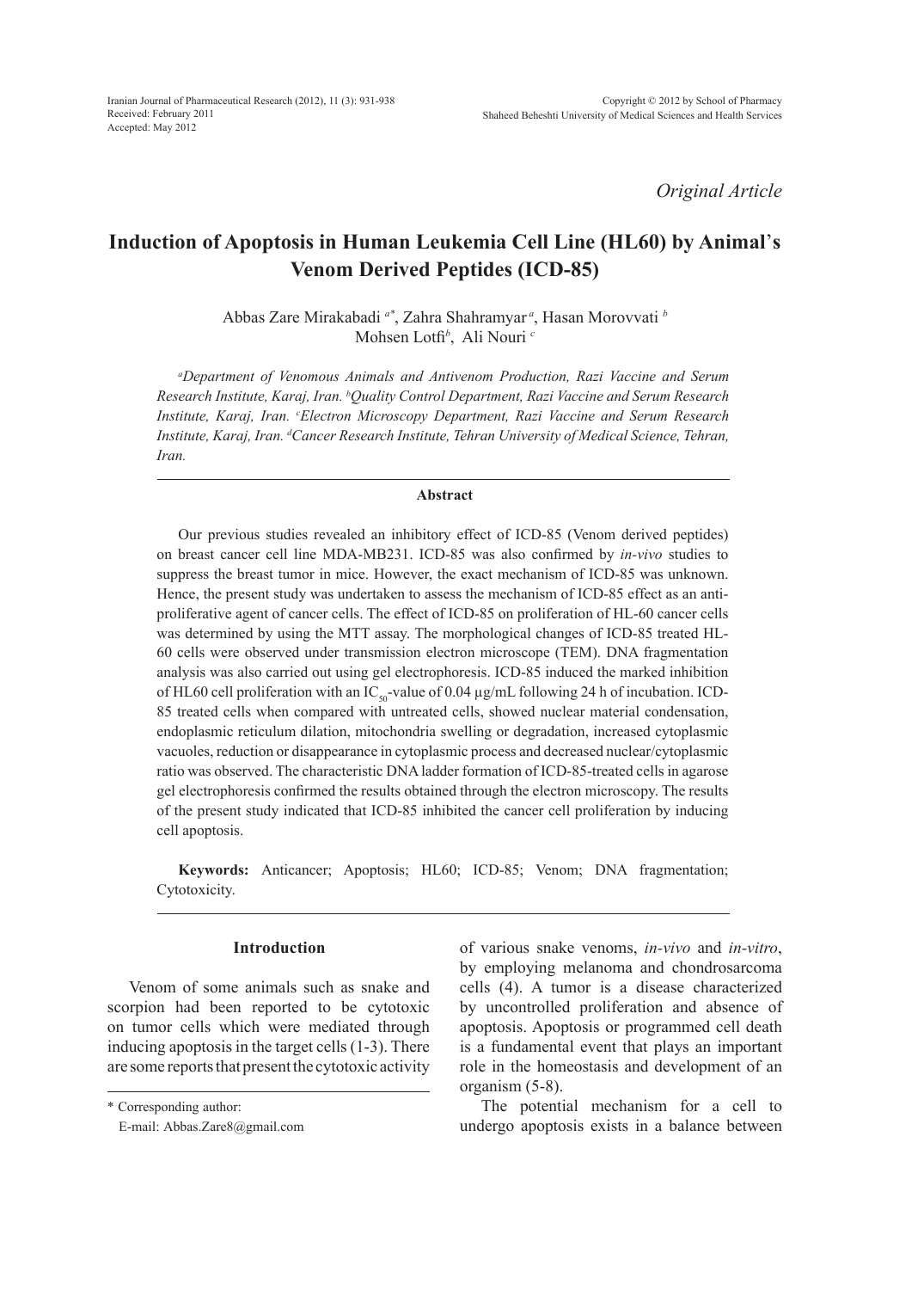its induction and inhibition factors (9). Venom of some animals such as snakes and scorpions had been reported to be cytotoxic on tumor cells which were mediated through inducing apoptosis in the target cells (1, 3, 4). Lyons *et al.* reported Chlorotoxin, a scorpion derived peptide, specifically binds to gliomas and tumors of neuroectodermal origin (10). Report of clinical trial of marine derived anti-cancer peptide also showed thesignificant role of natural peptides that would be considered as future hope in cancer treatment (11). Silva *et al.* evaluated the action of the venoms from *Crotalus durissusterrificus*  and *Bothrops jararaca* on Ehrlich ascites tumors and found that both venoms act directly on tumor cells. They further postulated the various mechanisms involved in the anti-tumor activity (12).

Our previous studies proved that ICD-85 (Venom derived peptides) can inhibit the growth of various cancer cell lines including HeLa, Vero and MDA-MB231 (13). Our *in-vivo* studies on naturally developed breast tumor in mice also showed the suppressive effect of ICD-85 on tumor growth (14). However, the mechanism of inhibition was unknown. The present study was undertaken to determine the mechanism by which ICD-85 act as inhibitory agent for cancer cells.

### **Experimental**

#### *Venom derived peptide (ICD-85)*

The active fraction of ICD-85 is a combination of three peptides, ranging from 10,000 to 30,000 Da, derived from the venoms of an Iranian brown snake (*Agkistrodon halys*) and a yellow scorpion (*Hemiscorpius lepturus*). This fraction was formulated and provided by the corresponding author. The ICD-85 peptides were selected based on a study of crude venom cytotoxicity. The crude venom showed antigrowth activity on the MBA-MD231 cell line. Then, the venoms were fractionated; the active peptides were isolated and, subsequentially, tested on the same cell line (13).

*Assessment of cell viability and proliferation using MTT assay*

Cell proliferation and cytotoxicity were

determined using the MTT chromophore (Sigma-Aldrich) to estimate cell number spectrophotometrically as a function of the oxidative status of the cells. The tetrazolium salt MTT used to measure the metabolic activity of viable cells. Tetrazolium salts are reduced to formazan by mitochondrial succinate dehydrogenase, an enzyme which is only active in cells with an intact metabolism and respiratory chain. The formazan is quantified with a spectrophotometer and correlates with the number of viable cells. Briefly, tissue culture plates containing 100 μL of a cell suspension (250000, cells/mL) were incubated with 100  $\mu$ L of various ICD-85 concentrations from  $4 \times 10^{-7}$ <sup>15</sup> to 4  $\times$  10 µg/mL. After incubation for 24 h, 10 µL/well of the labeling mixture, consisting of 5 mg/mL MTT in phosphate-buffered saline solution (PBS), pH 7.2 were added to each well and incubation was continued for 4 h in the dark and then the culture medium was removed and 100 µL of isopropranol and HCL, 1N were added to each well to solubilize the formazan formed. The plate was shaken gently for 10 min. and the absorbance (OD) at 570 nm was recorded using a microplate reader. A blank well containing only culture medium and the labeling mixture was included for background correction  $(15)$ .

# *Determination of IC<sub>50</sub> values*

The concentrations that decreased 50% of cell proliferation is named Inhibitory Concentration 50% (IC $_{50}$ ) which were determined using serial dilutions of ICD-85 (typically  $4 \times 10^{-15}$  to 40 µg/ mL). Control cells were treated with phosphate buffer without ICD-85.

The viability calculation was determined as below:

 $(\%)$ Viability = (OD of treated cells / OD of untreated cells (control))  $\times$  100

%Inhibition =  $100 - %width$ 

Here,  $IC_{50}$  was taken as the concentration that caused 50% inhibition of the cell viability and was calculated through the logit method (16).

## *Electron microscopy*

Cell suspensions were incubated with 100 μL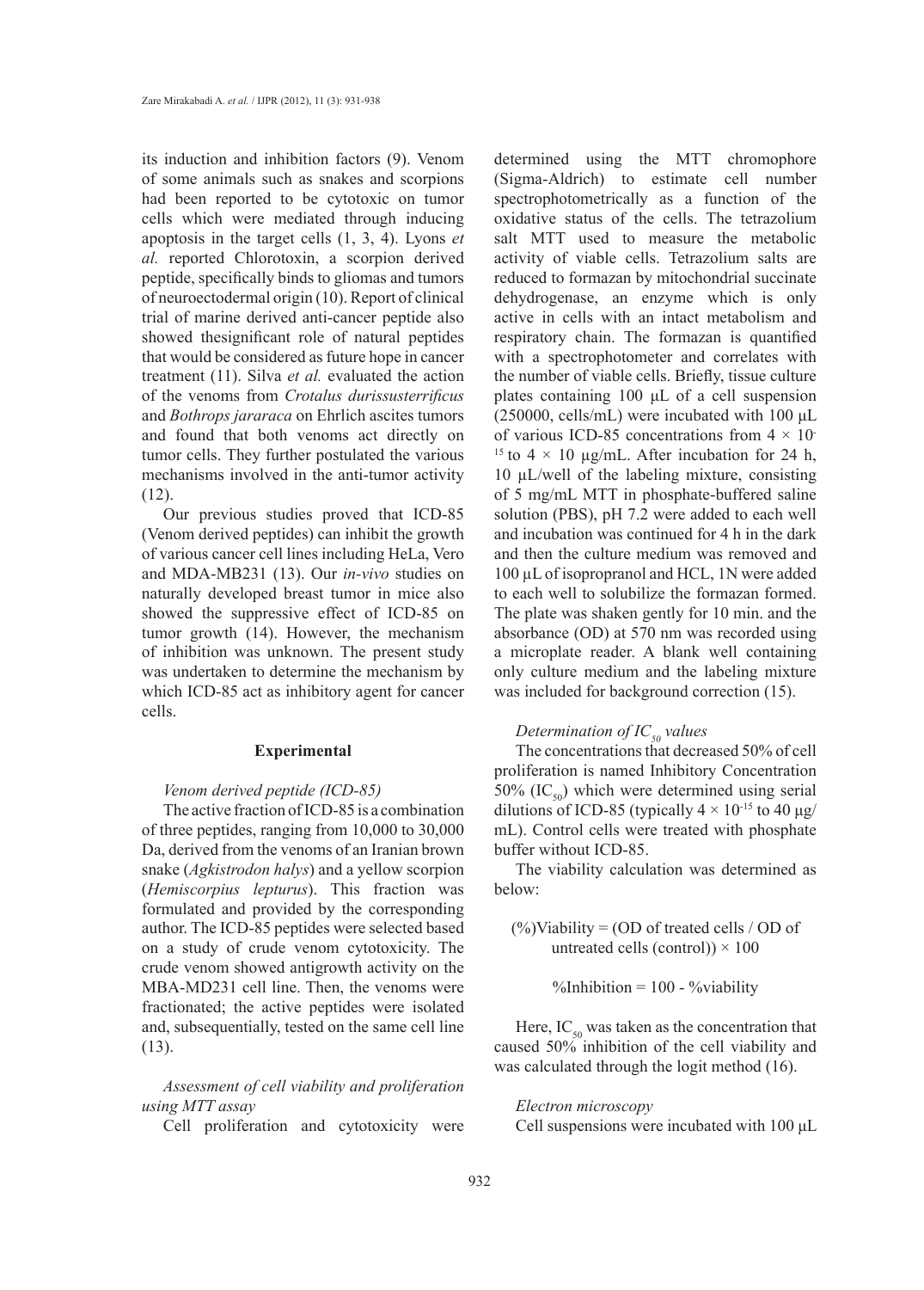

**Figure 1.** Extracellular release of LDH in cultured media of HL60 cells exposed to ICD-85. release of lactate dehydrogenase was performed 24 h after exposure to various ICD-85 concentrations from  $4 \times 10$  to  $4 \times 10^{-5} \mu\text{g/mL}$  (17).

0.04 μg of ICD-85 for 24 h and were pelleted by centrifugation. Samples were routinely processed through fixation with 2.5% glutaraldehyde in 0.1 M phosphate buffer, with pH of 7.2 for 2 h, and post fixed with 1% Osmium tetroxide for 1 h. Then, after dehydration in graded series of ethanol, it was embedded in epoxy 812 resin and sectioned for TEM. Finally, uranyl acetate and lead citrate stained sections were examined using electron microscope of Phillips-400 with an accelerating potential of 80 KV.

# *Release of lactate dehydrogenase (LDH)*

Lactate dehydrogenase (LDH), which is a soluble cytosolic enzyme present in most eukaryotic cells, releases into culture medium upon cell death due to the damage of plasma membrane. The increase of the LDH activity in culture supernatant is proportional to the number of lysed cells. LDH catalyses the reduction of NAD+ to NADH in the presence of L-lactate, while the formation of NADH can be measured in a coupled reaction in which the tetrazolium salt INT is reduced to a red formazan product. The amount of the highly colored and soluble formazan can be measured at 490 nm spectrophotometrically. A quantitative cytotoxicity assay based on the release of lactate dehydrogenase (LDH; EC 1.1.1.27) was performed 24 h after exposure to various ICD-85 concentrations *i.e.* from  $4 \times 10$  to  $4 \times 10^{-5}$ µg/ mL (17).

## *DNA fragmentation assay*

For DNA fragmentation detection, HL60 cells (106 cells/mL) treated with ICD-85 of concentration 4 and 0.04 µg/mL for 24 h. and then were centrifuged at 3000 rpm for 5 min. Cells were washed twice with PBS, pelleted, and incubated in 200 µL of lysis buffer (10 mM Tris–HCl and 10 mM EDTA (pH 8.0), 5% SDS, and 1 mg/mL proteinase K) for 1 h at 55°C and treated with 0.5 mg/mL RNase. DNA was extracted with phenol/chloroform/isoamyl alcohol (25:24:1 v/v ) and precipitated with 100 µL ammonium acetate of 7.5 M and 3 volumes of ethanol. DNA fragmentation analyzed by electrophoresis for 1 h at 75 V on a 1% agarose gel containing ethidium bromide, then observed and photographed under UV light (15).

#### *Statistical analysis*

Data were analyzed using student's t-test with statistical significance for  $p < 0.05$ .

# **Results and Discussion**

#### *Lactate dehydrogenase (LDH)*

The mean activity of LDH enzyme in control sample (untreated HL60 cells) was found to be  $52 \pm 3.50$  U/L. LDH determination of cultured media of HL60 cells exposed to various concentration of ICD-85 revealed that no significant change occurred as compared with untreated cells.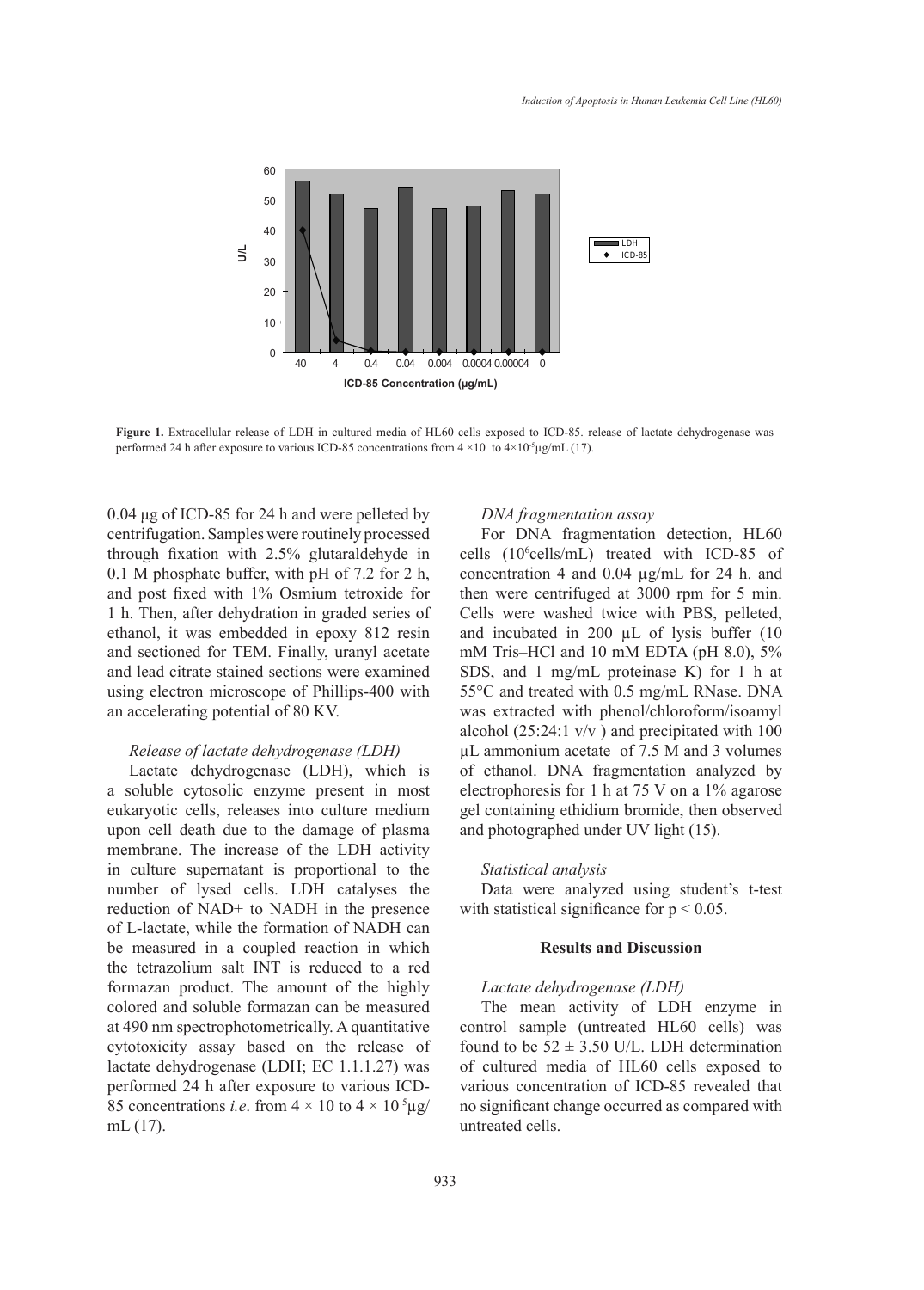

**Figure 2.** Inhibitory effect of ICD-85 on the viability of HL-60 cells treated with various concentration of ICD-85 for 24 h. MTT assay was used to detect the cell viability.

# *Effect of ICD-85 on cell proliferation*

The inhibitory effect of ICD-85 on the proliferation of HL-60 cancer cells was determined by using the MTT assay. ICD-85 inhibited the growth of HL-60 cancer cells in a concentration-dependent manner. The IC50 value of ICD-85 was  $0.04 \pm 0.015$  µg/mL after 24 h incubation (Figure 2).

## *Effect of ICD-85 on the morphology of cells*

Morphological studies of ICD-85-treated as well as untreated HL-60 cells were carried out by TEM. Uniform cells with normal morphology were seen in the control group (Figure 3 (a)), whereas ICD-85 treated cells (Figure 3 (b)), showed marked shrinkage and change in nuclear/ cytoplasmic ratio in favored of cytoplasm which was observed to be due to nuclear material condensation,endoplasmic reticulum dilation, mitochondria swelling or degradation, increased cytoplasmic vacuoles and reduction or disappearance in cytoplasmic process. These results suggest that ICD-85 was able to induce alterations in morphological features of HL-60 cells in electron microscopy level of studies.

*Effect of ICD-85 on DNA fragmentation* DNA was isolated from the HL-60 cancer cells cultured in the presence of ICD-85 at various concentrations for 24 h. The characteristic partial 'ladder' pattern (lanes 5 and 6) of apoptosis was observed at 0.04 and 4 µg/mL of ICD-85. A full DNA ladder is visible (lanes 3 and 4), when isolated DNA of  $2 \times 10^6$  HL-60 cells treated with 4 and 8 µg/mL camptothecin as positive control for 24 h (Figure 4).

# **Discussion**

Our previous studies proved that ICD-85 (Venom derived peptides) can inhibit the growth of various cancer cell lines including HeLa, Vero and MDA-MB231 (13). Our *in- vivo* studies on naturally developed breast tumor in mice also showed the suppressive effect of ICD-85 on tumor growth (14). To study the mechanism of growth inhibition of ICD-85 on cancer cells, HL60 cell line was used, because it is a well established fact that this cell line is a practical model for studying the induction of apoptosis by antitumor agents (18-20). In the present work, MTT assay confirmed the cytotoxic nature of ICD-85 and when  $IC_{50}$  of this compound was determined it was found to be 0.04 μg/mL. The concentration of 0.04 μg/mL as  $IC_{50}$  of ICD-85 is an indicator of high potency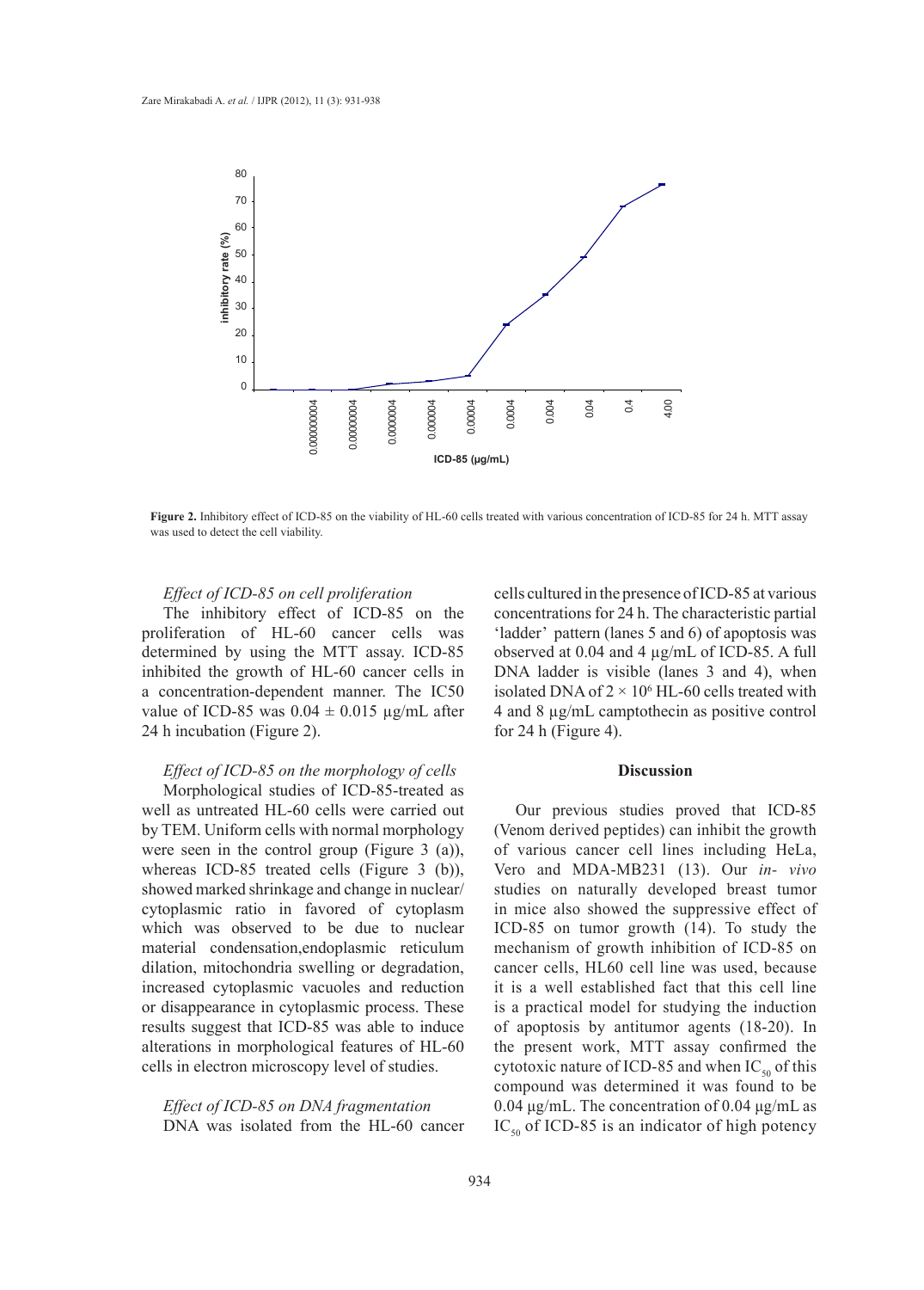

Figure 3. (a) Untreated HL60 cells. (b) 24 h. ICD-85 treated HL60 cells. Cell sections marked change in nuclear/cytoplasmic ratio, condensing nuclear material peripherally (large arrow), increased cytoplasmic vacuoles, and reduction or disappearance in cytoplasmic process (small arrows) was seen in comparison in ICD-85 treated cells. Magnification (4800 X).

of these peptides as antiprolifrative agent on HL60 cells. However as shown in the Figure 4 complete apoptosis of cells was not observed. This may be due to the time limitation. Lactate dehydrogenase determination in cultured media of HL60 cells, treated with various concentrations of ICD-85 showed no significant rise as compared to untreated cells (Figure 1). The LDH leakage assay is based on the release of the enzyme into the culture medium after cell membrane damage while the MTT assay is mainly based on the enzymatic conversion of MTT in the mitochondria (21). Kathikeyan et al assessed the cytotoxic effect of snake venom by the release of LDH from HeLa and Hep2 cells after treating with the venom which exhibited positive results with a reduced amount of LDH. Reduced LDH release showed cell recover to normal function and venom has inhibition mechanism against the cancer cells (22). At the present study transmission electron microscopic of the HL60 cells exposed to ICD-85 revealed a sort of shrinkage in the cells. Condensation of cell cytoplasm and chromatin as well as cell shrinkage in ICD-85 treated HL60 cells was also observed (Figure 3 b). These results are supported by our previous studies on MDA-MB231 cell line exposed to ICD-85 which

showed the shrinkage of cells under light microscopy (13). Apoptosis is characterized by condensation of cell cytoplasm and chromatin, cell shrinkage, nuclear breakdown, DNA fragmentation and cell fragmentation into apoptotic bodies (23). On the other hand, necrosis is characterized by the swelling of the cells, formation of microvessicles, and leakage of the cytoplasm (24, 25). The characteristic ‹ladder› pattern of apoptosis was observed in isolated DNA of HL60 cells exposed to ICD-85. DNA laddering is one the most important indicator of apoptosis in cells (26). In this study Champtothecin was used as a positive control (27). The DNA laddering pattern of HL60 cells exposed to ICD-85 and champtothecin looks almost similar (Figure 4). The DNA laddering pattern of HL60 cells exposed to ICD-85 as compared to untreated cells also reveals the induction of apoptosis. Some published data indicate peptides composition in various venom of scorpion and snakes are able to induce apoptosis in cancer cells. For example Gupta et al showed that the Indian scorpion (*H. bengalensis*) venom possessed antiproliferative, cytotoxic and apoptogenic activity against human leukemia cells. In addition, under scanning electron microscope it was observed that the scorpion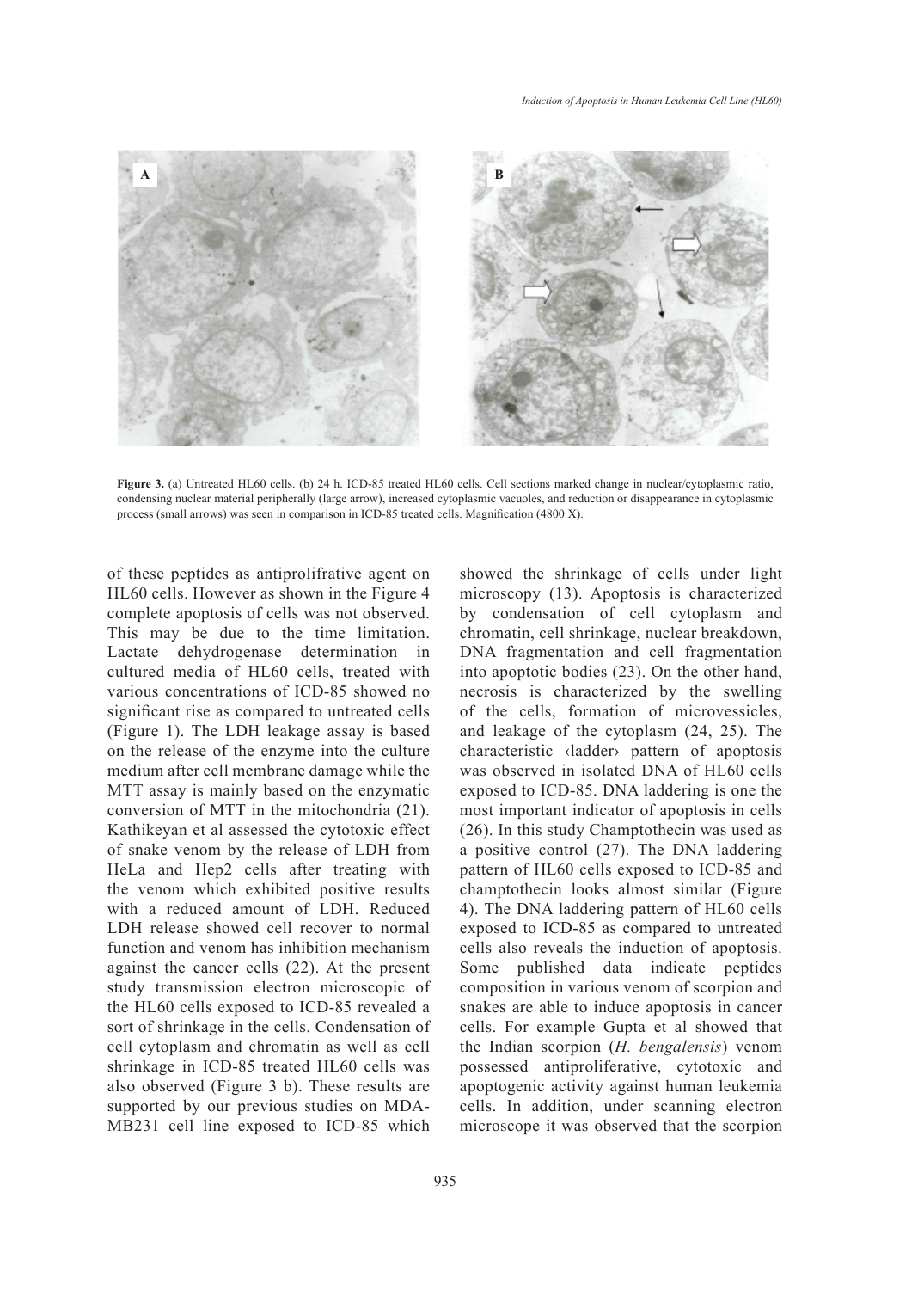

**Figure 4.** DNA fragmentation in ICD-85 treated cells. untreated cells (Lane 1, 2), cells treated with 8 µg/mL camptothecin (Lane 3 ), cells treated with 4 µg/mL camptothecin (Lane 4), cells treated with 0.04 µg/mL ICD-85 (Lane 5), cells treated with 4 µg/mL ICD-85 (Lane 6), marker 1Kb (lane 7).

venom treated U937 and K562 cells showed a very high degree of membrane blebbing as compared to the control cells (28). Trummal K. *et al* demonstrated VLAIP from *V. lebetina*  snake venom is a potent promoter of apoptosis in vascular endothelial cells (29). Karthikeyan et al showed the agarose gel electrophoresis of chromosomal DNA isolated from the EAC cells revealed the fragmented DNA of cells exposed to medium dose of snake (*Hydrophis spiralis*) venom (30).

Clinicians know that cytotoxic drugs kill cancer cells, but unfortunately, most of the currently used drugs are highly toxic to a diversity of normal tissues (31). For example, cisplatin has been shown to be one of the most reliable chemotherapy drugs for the treatment of a variety of cancer. However, its use has been limited because of its toxicity to non-malignant cells (32). On the other hand, venom of some animals such as snake and scorpion had been reported to be cytotoxic on tumor cells which were mediated through inducing apoptosis in the treated cells (1 & 3). These natural compounds may regulate tumorigenesis and/or the growth of cancer cells by inducing apoptosis in malignant cells. Honda et al demonstrated an inhibiting effect on tumor cell growth by arresting the cells to the G1-phase and decreasing the S-phase cells in leukemia (HL-60) (33). Apoptosis can be inducted in HL-60 cells by several agents such as camptothecin (Figure 4), etoposide, cisplatin and 5-azacytidine (34). The mechanisms underlying these effects vary depending on the beginning stimulus, but a common feature is the activation of endonucleotidases leading to DNA fragmentation (35, 36). Endonucleotidase activation may result from interruption of DNA supercoil structure interference with DNA repair mechanisms (37) or interference with normal cellular signaling pathways (Bergamaschi *et al*., 1993) (38). In conclusion, results of the present study based on DNA fragmentation, electron microscopy images, LDH and MTT assay suggest that ICD-85 has a significant antiprolifrative effect on HL-60 cells, through induction of apoptosis. Since the molecular weight of these peptides are higher than they would penetrate the cell membrane of HL60 cells, the apoptosis might be exerted via membrane receptors on cell surface.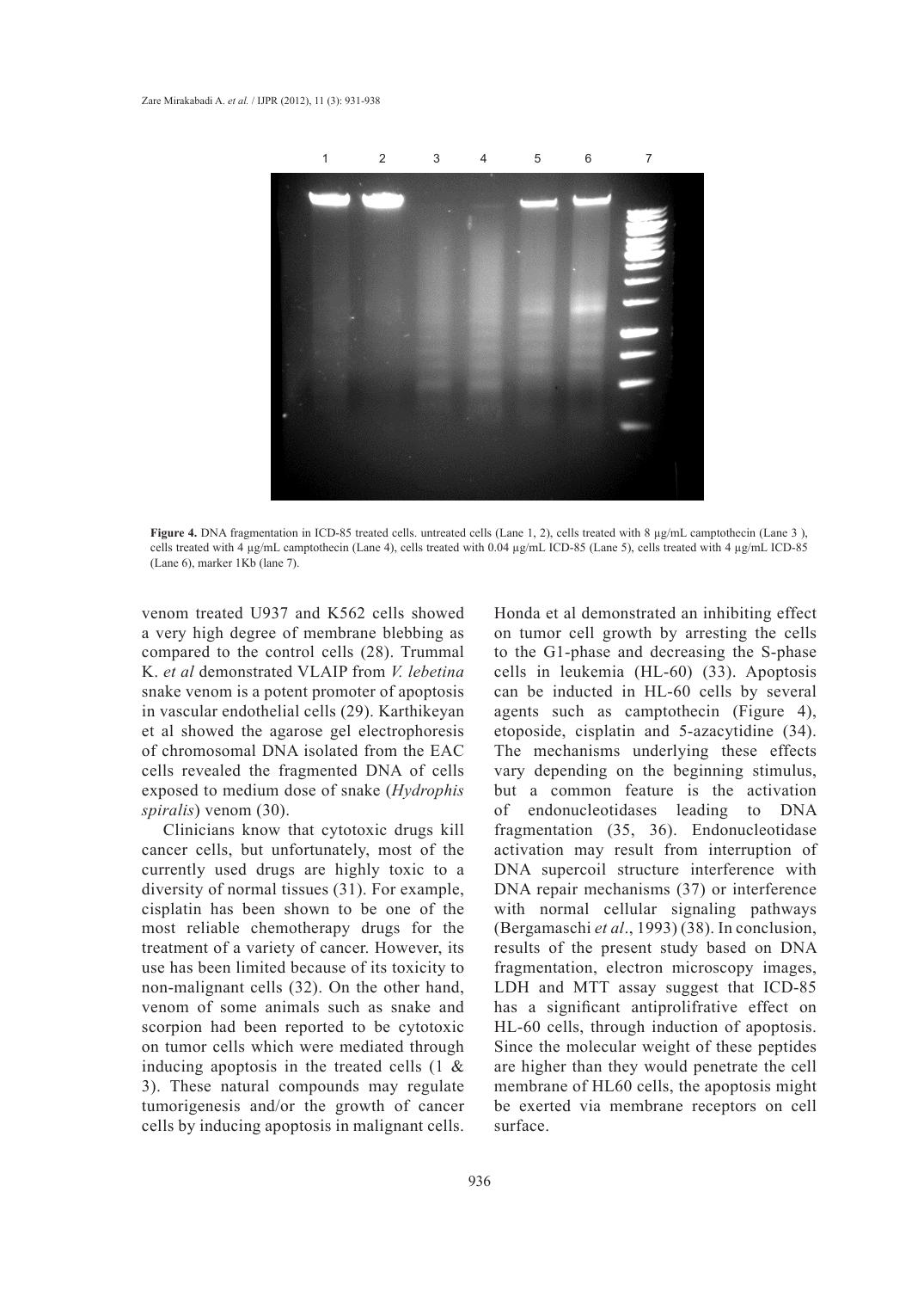#### **Acknowledgment**

This research work was supported by Razi Vaccine and Serum Research Institute of Iran.

#### **References**

- Araki S, Ishida T Yamamoto T, Kaji K and Hayashi H. (1) Induction of apoptosis by hemorrhagic snake venom in vascular endothelial cells. *Biochem. Biophys. Res. Commun*. (1993) 190: 148-153.
- (2) Torii S, Naito M and Tsuruo T. Apoxin I, a novel apoptosis-inducing factor with L-amino acid oxidase activity purified from Western diamondback rattlesnake venom. *J. Biol. Chem.* (1997) 272: 9539-42.
- Masuda S Araki S, Kaji K and Hayashi H. Purification (3) of a vascular apoptosis inducing factor from hemorrhagic snake venom. *Biochem. Biophys. Res. Commun.* (1997) 235: 59-63.
- Chaim-Matyas A and Ovadia M. Cytotoxic activity (4) of various snake venoms on melanoma B16F10 and chondrosarcoma. *Life Sci*. (1987) 40: 1601-1607.
- Hidalgo A and Ffrench-Constant C. The control of cell (5) number during central nervous system development in flies and mice. *Mech. Dev*. (2003) 120: 1311-1325.
- $(6)$  Kucharczak J, Simmons M, Fan Y and Gelinas C. To be or not to be: NF-kappa B is the answer-role of Rel/ NF-kappaB in the regulation of apoptosis. *Oncogene* (2003) 22: 8961-8982.
- CJ Heo. Alpha-synuclein induced apoptosis and (7) proliferation interacted with CD44 in human lymphocytes. *Iranian J. Pharm. Res.* (2004) suppl 1: 84-84.
- (8) Vaux DL and Korsmeyer SJ. Cell death in development. *Cell* (1999) 96: 245-254.
- (9) Cory S, Huang SC and Adams JM. Roles in cell survival and oncogenesis. *Oncogene* (2003) 22: 8590.
- Lyons SA, O›Neal J and Sontheimer H. Chlorotoxin, a (10) scorpion-derived peptide, specifically binds to gliomas and tumors of neuroectodermal origin. *Glia* (2002) 39: 162-173.
- (11) Jimeno J, Faircloth G, Fernandez Sousa-Faro JM, Scheuer PJ and Rinehart K. New marine derived anticancer therapeutics a journey from the sea to clinical trials. *Marine Drugs* (2004) 1: 14-29.
- $(12)$  Silva RJ, Fecchio D and Barraviera B. Antitumor effects of snake venoms. *J. Venom Anim. Toxins* (1996)  $2.79 - 90$
- (13) Zare Mirakabadi A, Mahdavi S, Koohi MK and Taghavian M. Cytotoxic effect of ICD-85 (venomderived peptides) on MDA-MB-231 cell line. *J. Venom Anim. Toxins Incl. Trop. Dis*. (2008) 14: 619-627.
- (14) Koohi MK, Zare Mirakabadi A, Moharrami M and Hablolvarid M.H. Anticancer effect of ICD-85 (venom derived peptides) on MDA-MB231 cell line (*in-vitro*) and experimental mice with breast cancer (*in-vivo*). *Int. J. Vet. Res.* (2009) 3: 49-54.
- (15) Abondanza TS, Oliveria CR and Barbosa CMV. Bcl-2

expression and apoptosis induction in human HL-60 leukaemic cells treated with a novel organotellurium compound RT-04. *Food Toxicol*. (2008) 46: 2540- 2545.

- (16) Li HN, Nie FF, Liu W, Dai QS, Lu N, Qi Q, Li ZY, You QD and Guo QL. Apoptosis induction of oroxylin A in human cervical cancer HeLa cell line *in-vitro* and *invivo. Toxicol*. (2009) 257: 80-85.
- (17) lomonte B, Angulo S, Rufini W, Cho JR, Giglio M, Ohno JJ, Daniele P, Geoghegan P and Gutierez JM. Comparative study of the cytolytic activity of myotoxic phospholilipases  $A_2$  on mouse endothelial (tEnd) and skeletal muscle (C2C12) cells *in-vitro. Toxicon* (1999) 37: 145-158.
- (18) Arends MJ and Wyllie AH. mechanisms and roles in pathology. *Int. Rev. Exp. Pathol.* (1991) 32: 223-254.
- Mesner P, Budihardjo I and Kaufmann SH. (19) Chemotherapyinduced apoptosis. *Adv. Pharmacol.* (1997) 41: 461-499.
- $(20)$  Debatin KM. Activation of apoptosis pathways by anticancer treatment. *Toxicol. Lett.* (2000) 112: 41-48.
- Fotakis G and Timbrell JA. *In-vitro* cytotoxicity assays: (21) comparison of LDH, neutral red, MTT and protein assay in hepatoma cell lines following exposure to cadmium chloride. *Toxicol. Lett.* (2006) 160: 171-177.
- karthikeyan R, Karthigayan S, Sri Balasubashini (22) M, Vijayalakshmi S, Somasundaram ST and Balasubramanian T. Inhibition of cancer cell proliferation *in-vitro* and tumor growth *in-vivo* by *Hydrophis spiralis* sea snake venom. *Int. J. Cancer Res*. (2007) 3: 186-190.
- Woodle ES, Smith DM, Bluestone JA, Kirkman WM, (23) Green DR and Skowronski EW. Anti-human class I MHC antibodies induce apoptosis by a pathway that is distinct from the Fas antigen-mediated pathway. *J. Immunol*. (1997) 158: 2156-2164.
- $(24)$  Berninghausen O and Leippe M. Necrosis versus apoptosis as the mechanism of target cell death induced by *entamoeba histolytica*. *Infect. Immun*. (1997) 65: 3615-3621.
- $(25)$  Pang Z and Geddes JW. Mechanisms of cell death induced by the mitochondrial toxin 3-nitopropro pionic acid: acute excitotoxic necrosis and delayed apoptosis. *J. Neurosci.* (1997) 17: 3064-3073.
- $(26)$  Sun LK, Yoshi Y, Hyodo A and Tsurushima H. Apoptosis induced by box jellyfish (*Chiropsalmus quadrigatus*) toxin in glioma and vascular endothelial cell lines. *Toxicon*. (2002) 40: 441-446.
- (27) Barry MA and Eastman A. Endonuclease activation during apoptosis: the role of cytosolic  $Ca^{2+}$  and pH. *Biochem. Biophys. Res. Commun*. (1992) 186: 782-789.
- (28) Gupta SD, Debnath A, Saha A, Giri B, Tripathi G, Vedasiromoni JR, Gomesb A and Gomesa A. Indian black scorpion (*Heterometrus bengalensis* Koch) venom induced antiproliferative and apoptogenic activity against human leukemic cell lines U937 and K562. *Leukemia Res*. (2007) 31: 817-825.
- (29) Trummal K, Tonismagi K, Siigur E, Aaspollu A, Lopp